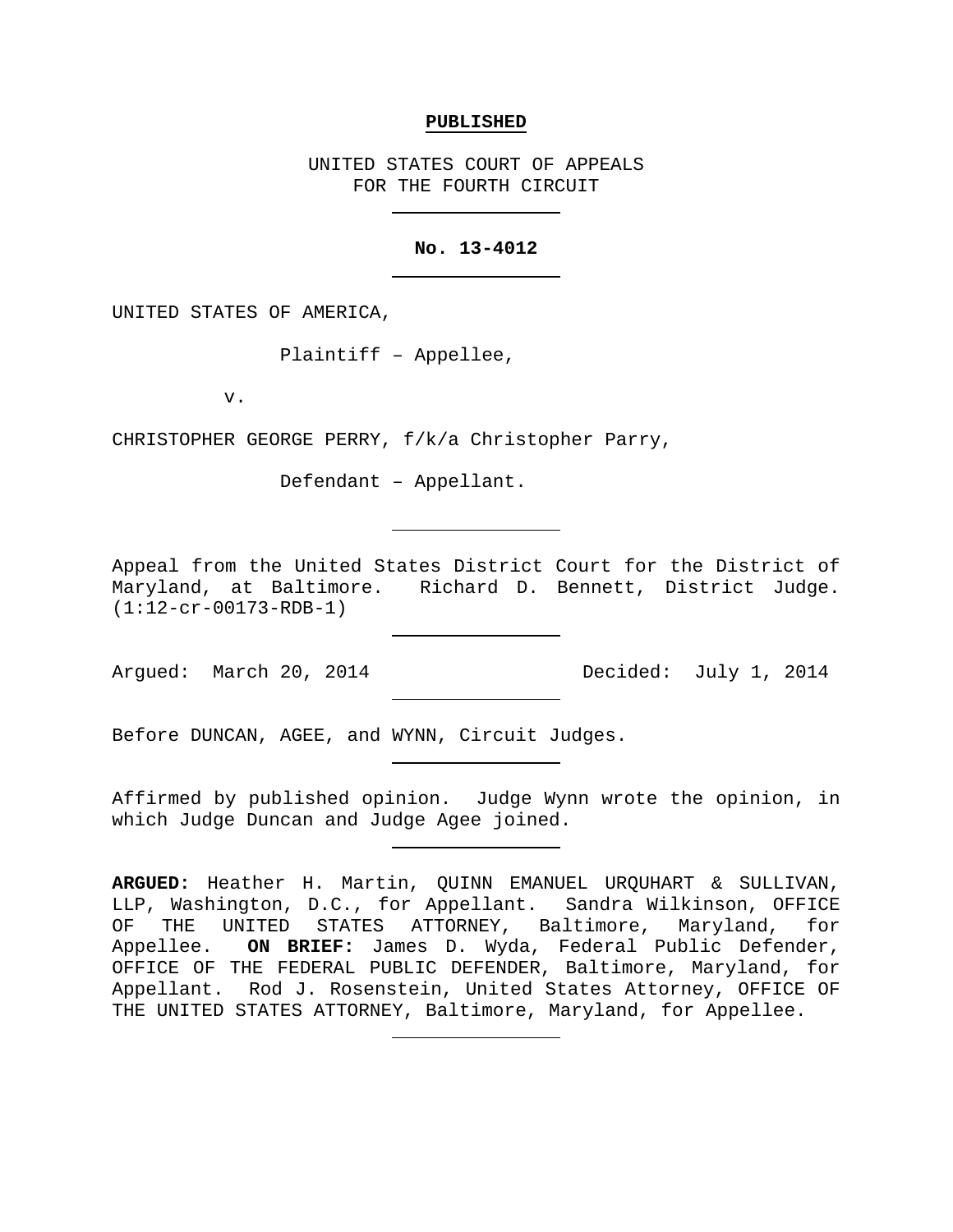WYNN, Circuit Judge:

A federal jury convicted Christopher Perry of three counts of fraud related to his receipt of Social Security and healthcare benefits. On appeal, Defendant argues that the district court should have dismissed the indictment because it did not include essential elements of the fraud charges and was barred by the statute of limitations. In addition, Defendant contends that the government failed to prove that he engaged in a scheme or artifice to defraud the government. For the reasons that follow, we disagree and affirm the district court's judgment.

# I.

In December 1995, Defendant applied for Social Security disability insurance benefits. In his application, Defendant agreed to report to the Social Security Administration ("SSA") if his medical condition improved such that he could work or if he returned "to work whether as an employee or a self-employed person." J.A. 454. SSA approved the application and found that Defendant had been eligible for disability benefits as of October 1, 1995. Sometime thereafter, in 1996 or 1997, Defendant started receiving payments.

Yet in 1996, Defendant began working at Macy's. And, with the exception of 2001 to 2004, he worked for a variety of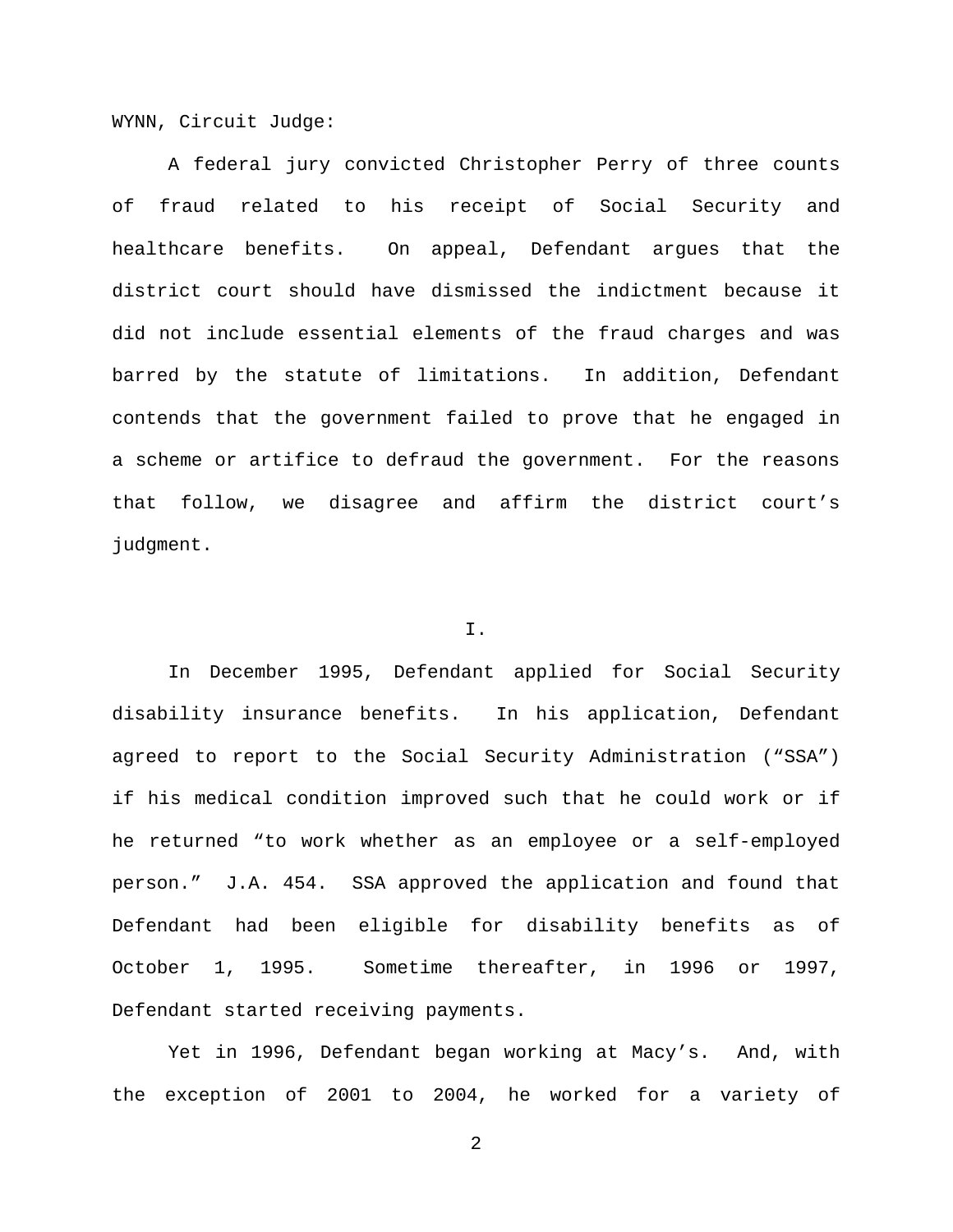employers including Hertz Corporation, L&J Cleaning, and Nordstrom until 2007. In 1999, SSA sent Defendant a form requesting information about his employment, but there is no record of any response. In 1999 and 2000, SSA employees added notations to Defendant's file because Defendant's posted earnings in 1997 and 1998 were above the allowable income for benefits recipients.

In January 2006, Defendant began to receive fully subsidized prescription drug benefits under the Medicare Part D program. His eligibility was based on the SSA's understanding that Defendant's only income was from his Social Security disability benefits. Later, in August 2006, Defendant received a letter from Medicare seeking to verify that he was not receiving income from sources other than his Social Security disability benefits and thus continued to be entitled to benefits. Defendant did not respond to this inquiry.

In April 2007, Defendant applied for the Low Income Subsidy ("LIS") program. The LIS is an additional benefit for Medicare Part D beneficiaries that pays co-pays on expensive medicines for individuals with a "lack of income" and is based on an "official poverty determination." J.A. 774. In essence, it is "an extra layer of benefit" complementing Medicare Part D prescription drug benefits. J.A. 773. Despite being employed by Hertz at the time of his application, Defendant reported that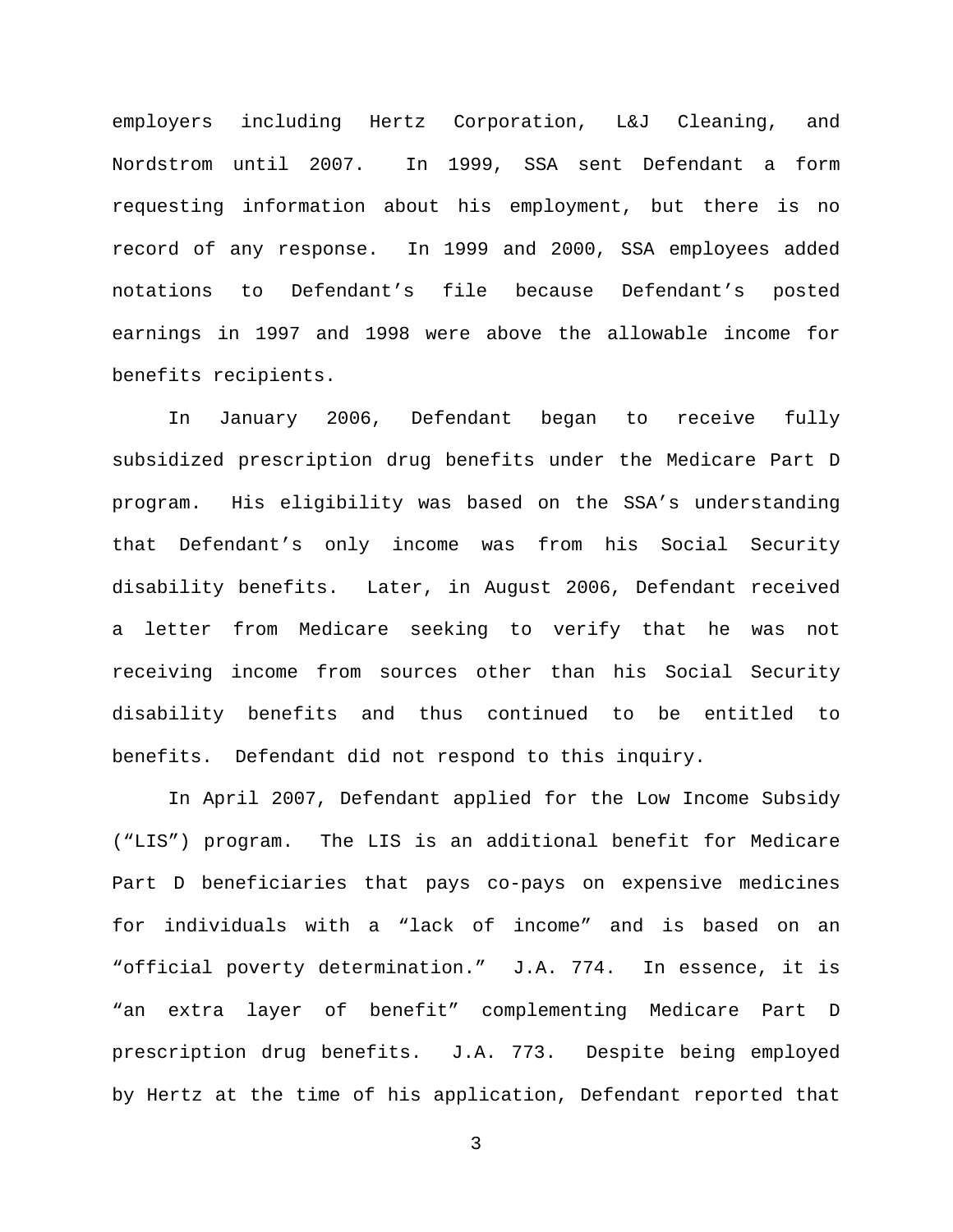he "expect[ed] no earnings this year." J.A. 779. In addition, Defendant stated in his application that he was receiving no income other than Social Security disability.

In June 2007, Defendant was accepted into the Federal Career Intern Program, a two-year paid training program to become a Benefits Technical Examiner with the SSA. This job involved reviewing applications for disability benefits and compiling information regarding the eligibility of individuals for disability benefits. At the time, Defendant continued submitting claims for Medicare benefits during the period from June 2007 to 2009.

In July 2007, SSA's review of IRS records reflected that Defendant was receiving income. SSA thus sent Defendant a work activity report form asking about Defendant's employment history in March 2008. Defendant completed the form and returned it in July 2008, reporting some, but not all, of his employment from the previous years.

In 2009, SSA twice sent employment inquiries to Defendant to determine whether he was receiving any work-related expenses or subsidies from SSA. Then, SSA sent Defendant a letter advising him that his benefits would cease, but also that he could submit additional evidence about his employment status within ten days. Defendant failed to respond to these inquiries, and SSA then terminated his benefits.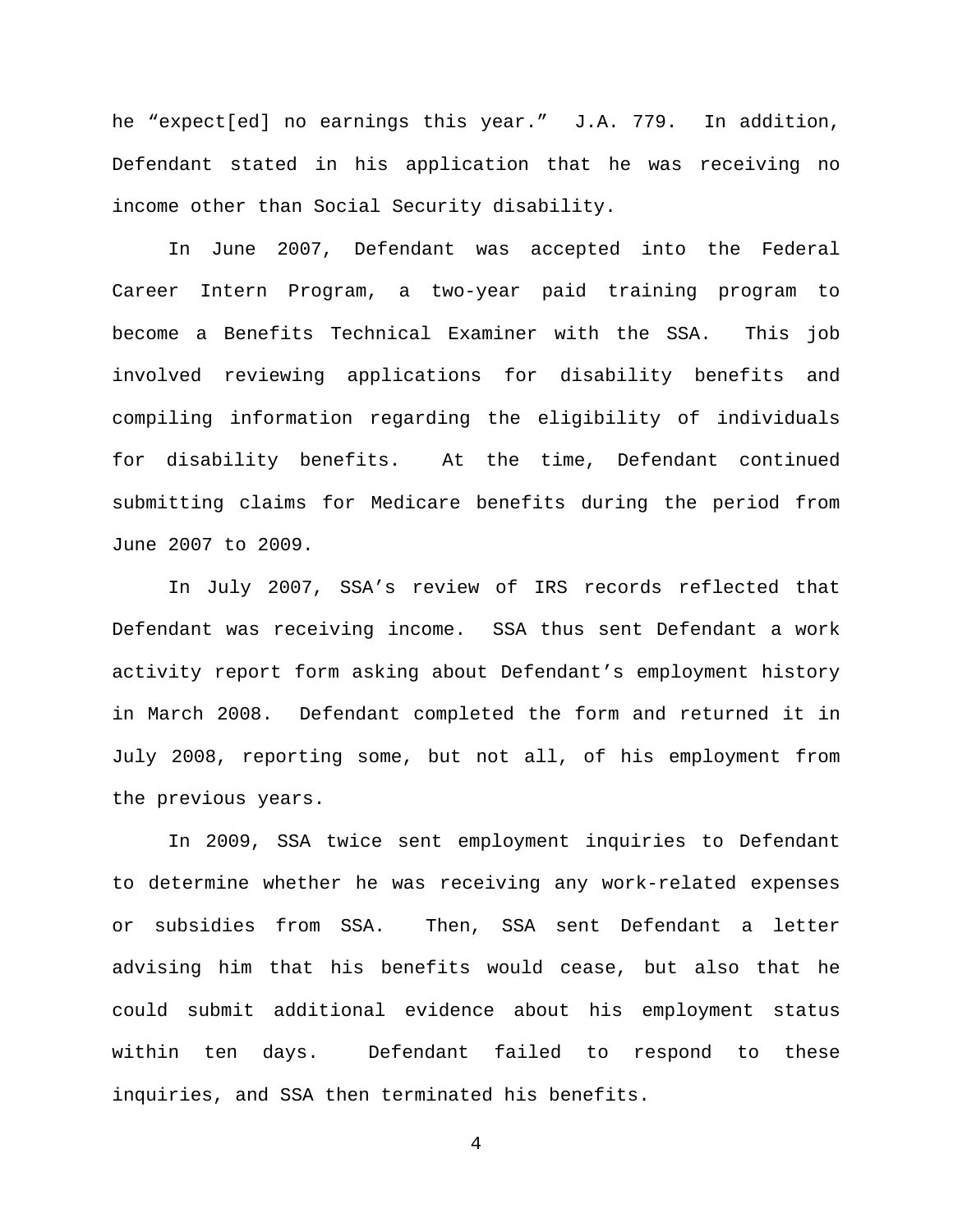In March 2012, the government charged Defendant in a threecount indictment with Social Security fraud, federal health benefit program fraud, and health care fraud. Defendant moved to dismiss the indictment, and the district court denied the motion but directed the government to file a bill of particulars "to delineate specifically the employment Defendant ha[d] failed to report." J.A. 132. The government responded by identifying Defendant's specific employers during the period that he was receiving benefits.

Defendant went to trial in September 2013. At the close of evidence, he moved for judgment of acquittal on the basis of the statute of limitations, but his motion was denied. The jury found Defendant guilty on all three counts. After the district court sentenced Defendant to concurrent terms of 24 months on Count One, 12 months on Count Two, and 24 months on Count Three, he appealed.

On appeal, Defendant argues that Counts One and Two of the indictment were unconstitutionally defective because they failed to specify the "event" that triggered his obligation to disclose his employment to the government; that the indictment failed to allege specific intent for all three counts; that the indictment failed to allege a scheme or artifice to defraud the government on Count Three; and that the indictment is time-barred by the statute of limitations. Defendant also challenges the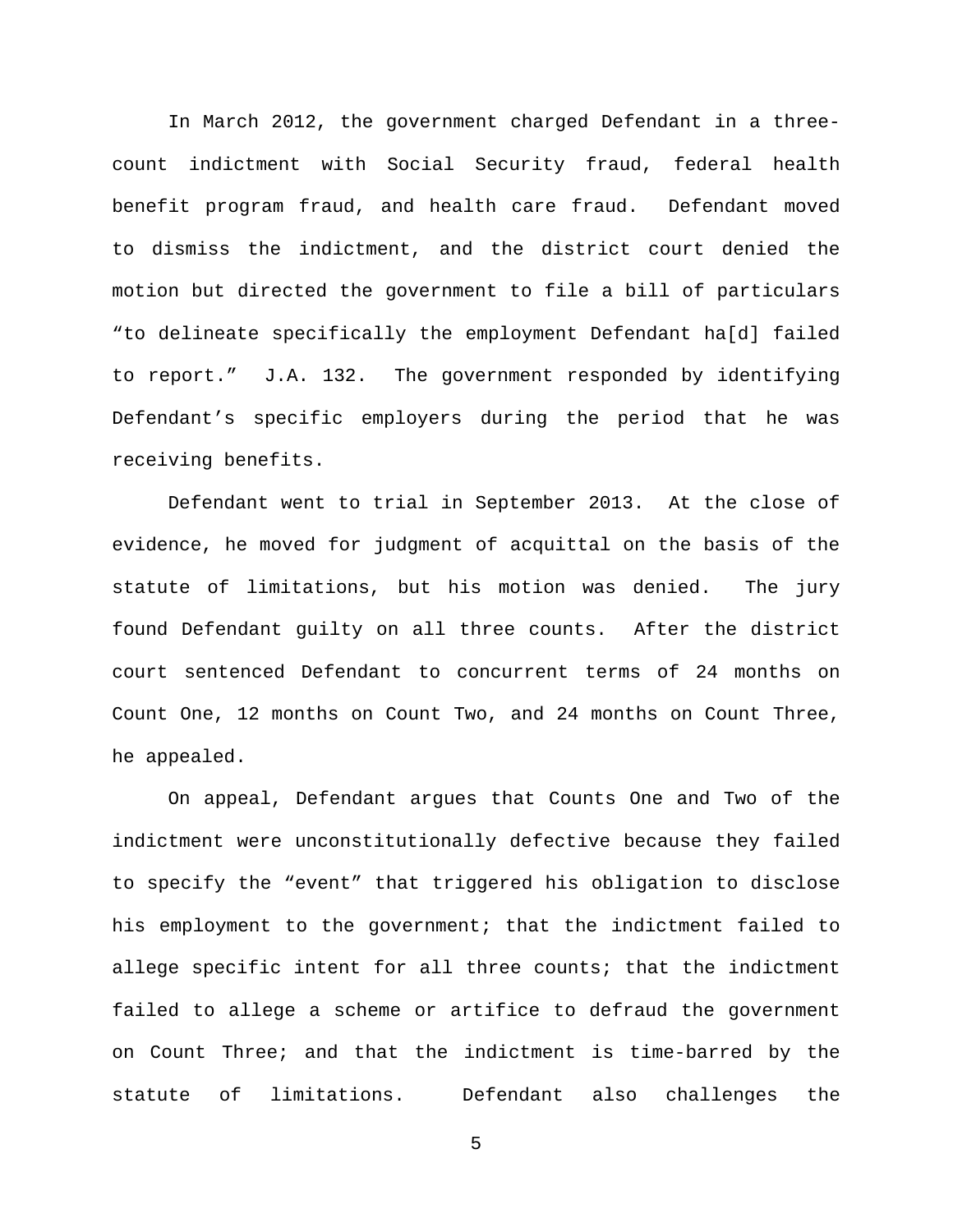sufficiency of the evidence on Count Three. We address each argument in turn.

### II.

Defendant first contends that the district court erred in denying his motion to dismiss the indictment because Counts One and Two were unconstitutionally defective. "We review the district court's factual findings on a motion to dismiss an indictment for clear error, but we review its legal conclusions de novo." United States v. Woolfolk, 399 F.3d 590, 594 (4th Cir. 2005).

"When a criminal defendant challenges the sufficiency of an indictment prior to the verdict,"—as Defendant did here—"we apply a heightened scrutiny" to ensure that every essential element of an offense has been charged. United States v. Kingrea, 573 F.3d 186, 191 (4th Cir. 2009). Specifically,

[a]n indictment must contain the elements of the offense charged, fairly inform a defendant of the charge, and enable the defendant to plead double jeopardy as a defense in a future prosecution for the same offense. . . . [T]he indictment must include every essential element of an offense, . . . .

Id. (citations and quotation marks omitted); accord United States v. Resendiz-Ponce, 549 U.S. 102, 108 (2007).

"It is generally sufficient that an indictment set forth the offense in the words of the statute itself, as long as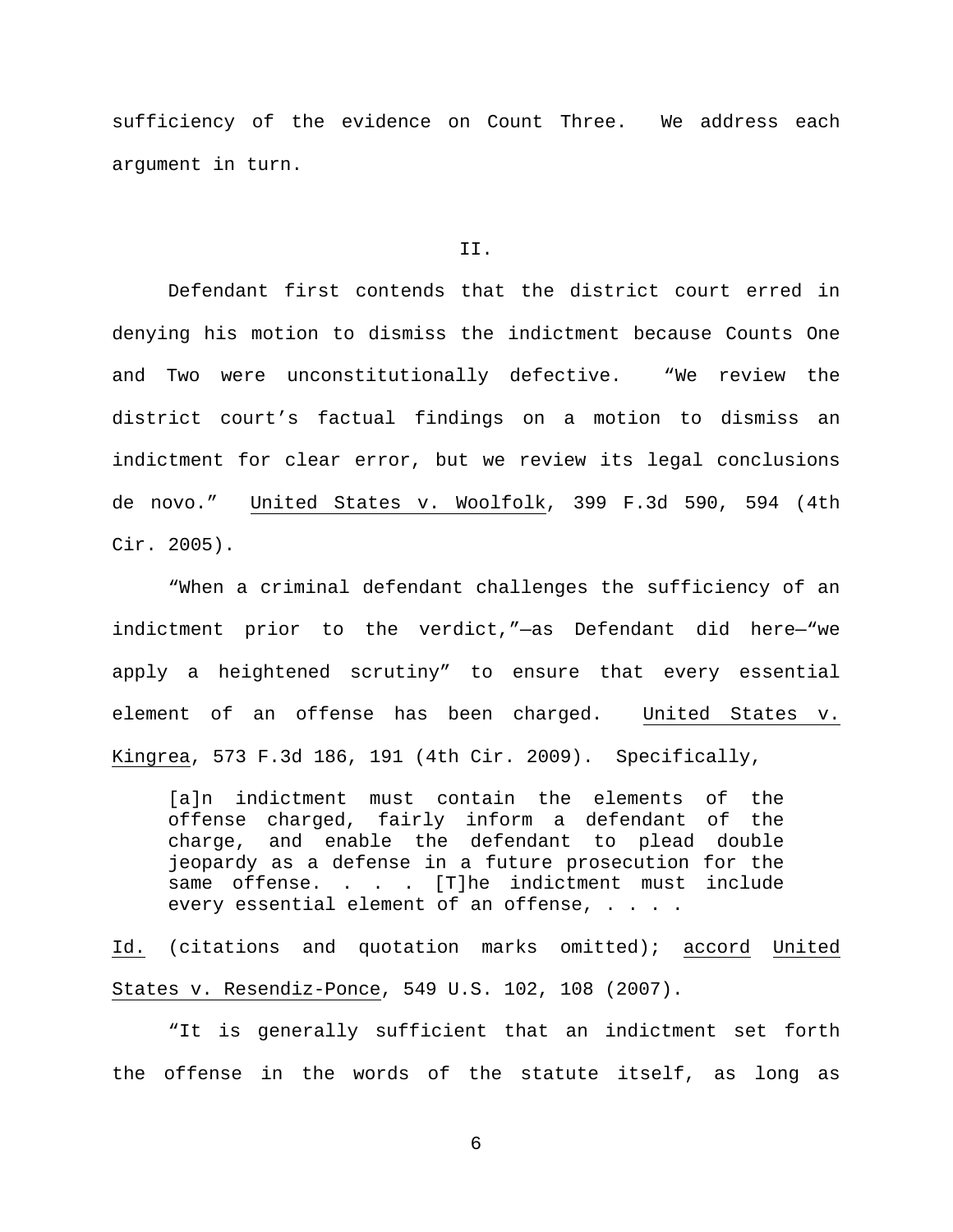'those words of themselves fully, directly, and expressly, without any uncertainty or ambiguity, set forth all the elements necessary to constitute the [offense] intended to be punished.'" Hamling v. United States, 418 U.S. 87, 117 (1974) (quoting United States v. Carll, 105 U.S. 611, 612 (1882)); accord United States v. Lockhart, 382 F.3d 447, 449 (4th Cir. 2004). However, any general description based on the statutory language "must be accompanied with such a statement of the facts and circumstances as will inform the accused of the specific [offense], coming under the general description, with which he is charged." Hamling, 418 U.S. at 117-18 (quotation mark omitted); see also Russell v. United States, 369 U.S. 749, 765 (1962) (noting that an indictment must "descend to particulars" where the definition of an offense includes generic terms (quotation marks omitted)). "Thus, the indictment must also contain a statement of the essential facts constituting the offense charged." United States v. Quinn, 359 F.3d 666, 673 (4th Cir. 2004) (quotation marks omitted).

In this case, Count One charges Defendant with Social Security fraud, in violation of 42 U.S.C. § 408(a)(4), and Count Two charges Defendant with federal health benefit program fraud, in violation of 42 U.S.C. § 1320a-7b. Both statutes penalize anyone who "conceals or fails to disclose" any event affecting his right to disability or health benefits and payments "with an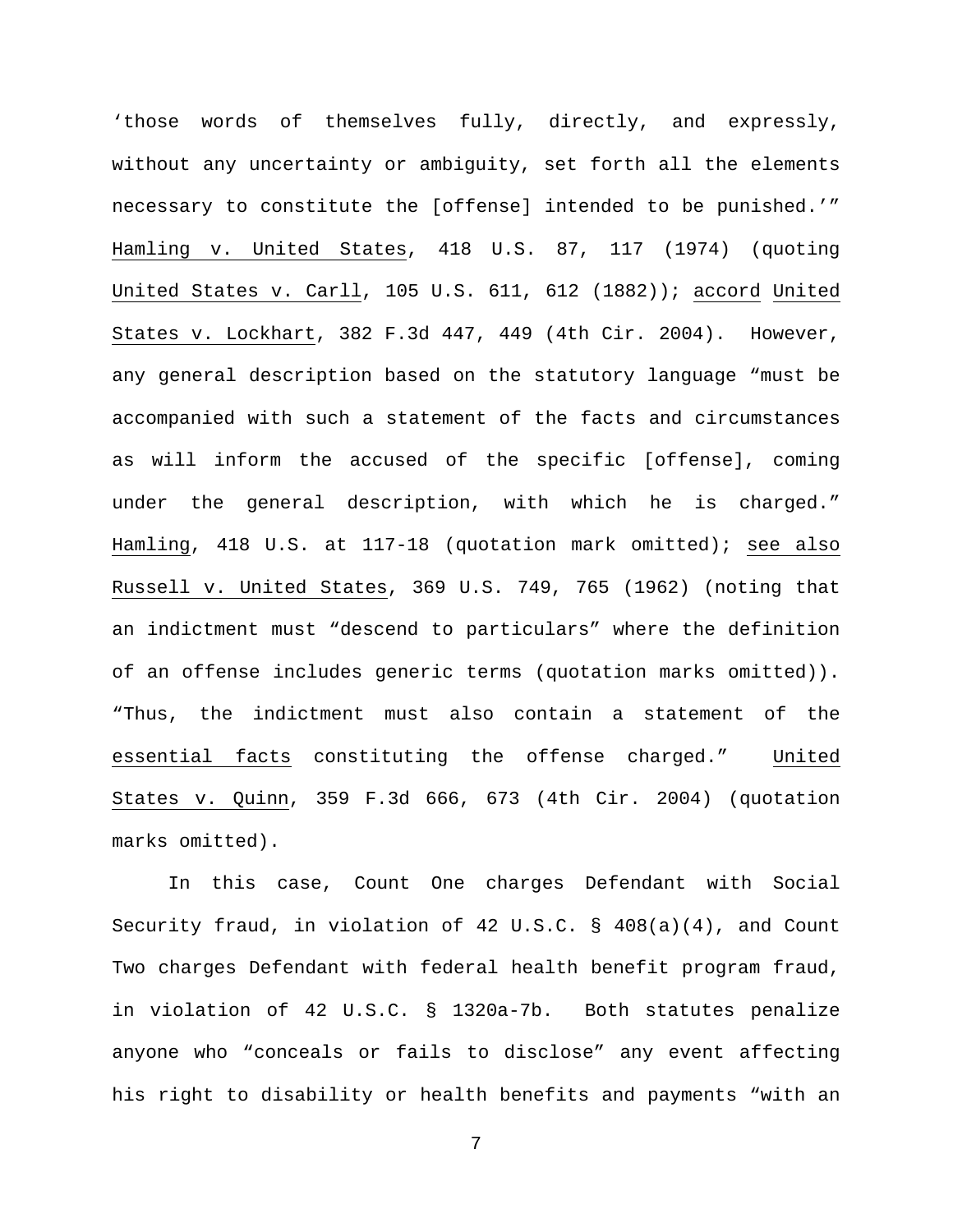intent fraudulently to secure" greater benefits or payments than are due or when no benefit or payment is authorized. 42 U.S.C.  $§ 408(a)(4); 42 U.S.C. § 1320a-7b(a)(3).$ 

Count One of the indictment charged that Defendant, from about 1996 through about September 2009,

having knowledge of the occurrence of any event affecting his initial or continued right to any payment under Subchapter II of Title 42 (Disability Insurance Benefits), did conceal and fail to disclose said events with intent to fraudulently secure payment in a greater amount than is due and when no payment is authorized; to wit, the defendant concealed and failed to disclose his employment and earnings to the Social Security Administration.

J.A. 14. Similarly, Count Two charged that Defendant, from about April 1998 through about September 2009,

having knowledge of the occurrence of any event affecting his initial and continued right to any benefit and payment under a federal health care program, did conceal and fail to disclose said event with intent to fraudulently secure such payment and benefit in a greater amount and quantity than is due and when no such benefit and payment is authorized; to wit, the defendant concealed and failed to disclose his employment and earnings to Medicare.

J.A. 15.

Further, the indictment identified Defendant's employment history, starting in 1996 and continuing through the charged time period, as the "event" that triggered his disclosure obligations and alleged that Defendant's concealment and failure to disclose this employment constituted the criminal conduct. Specifically, the indictment alleged that Defendant "was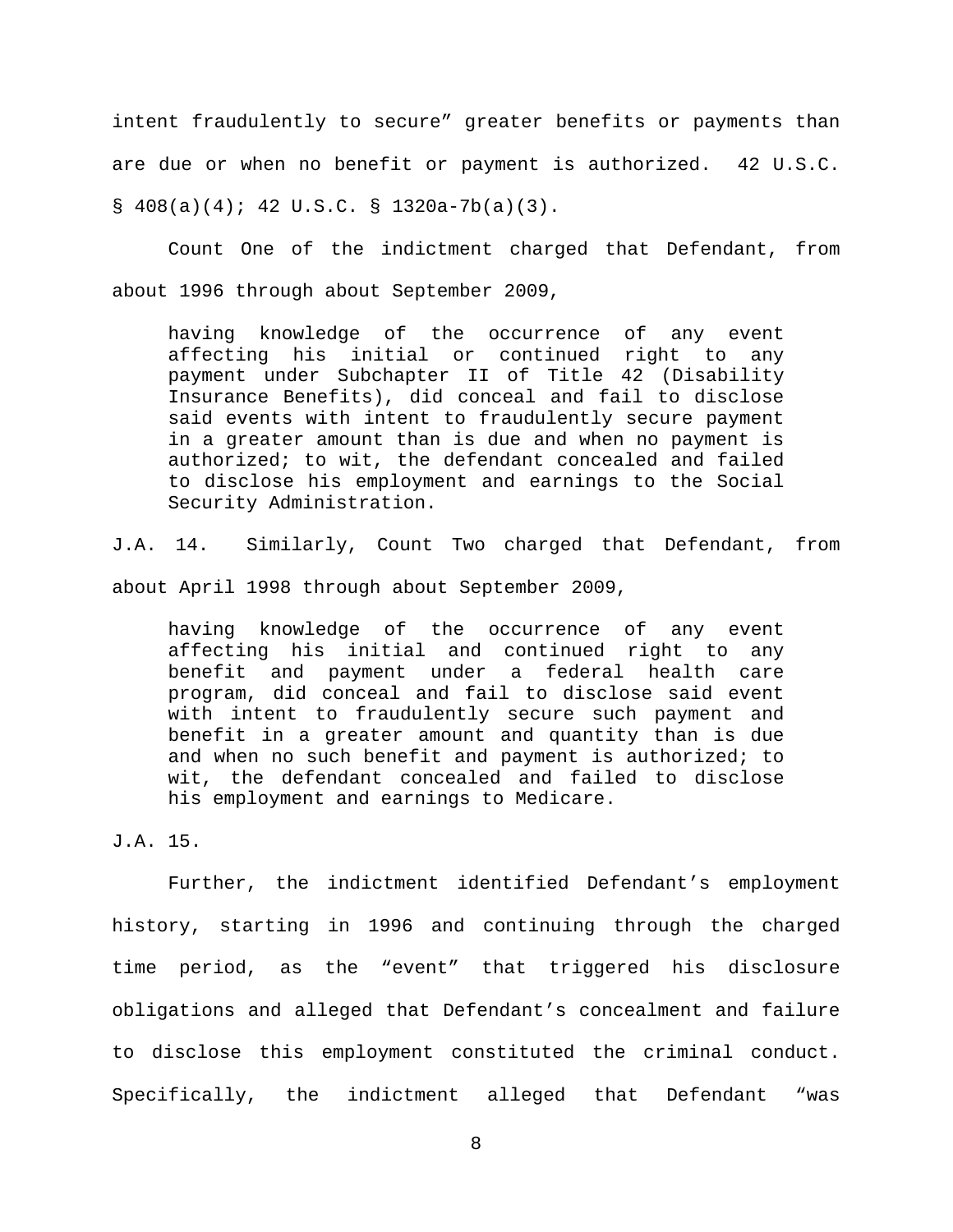employed but did not report his employment to the SSA or to Medicare despite the fact that his employment would affect his eligibility for, and the amounts he was eligible to receive from, these federal benefit programs." J.A. 12. The indictment also stated that Defendant "knew that employment is an event affecting his continued right to [Social Security Disability] and Medicare benefits and he concealed and failed to disclose such events with a fraudulent intent . . . . " J.A. 13.

We agree with the district court that this indictment was sufficient to apprise Defendant of the charges against him and identify the essential elements of the crimes charged. The indictment tracked the statutory language, provided specific details about the nature of the charges, and identified the "event" triggering Defendant's disclosure obligations. Defendant has shown, and we have found, nothing requiring the government to list each specific job Defendant held during this period as a basis for charging him with these fraud crimes. Further, the government clarified any confusion by filing a bill of particulars providing Defendant with specific notice of each job within his employment history that served as the "event" in the indictment. We therefore conclude that the indictment here was sufficiently specific to pass constitutional muster.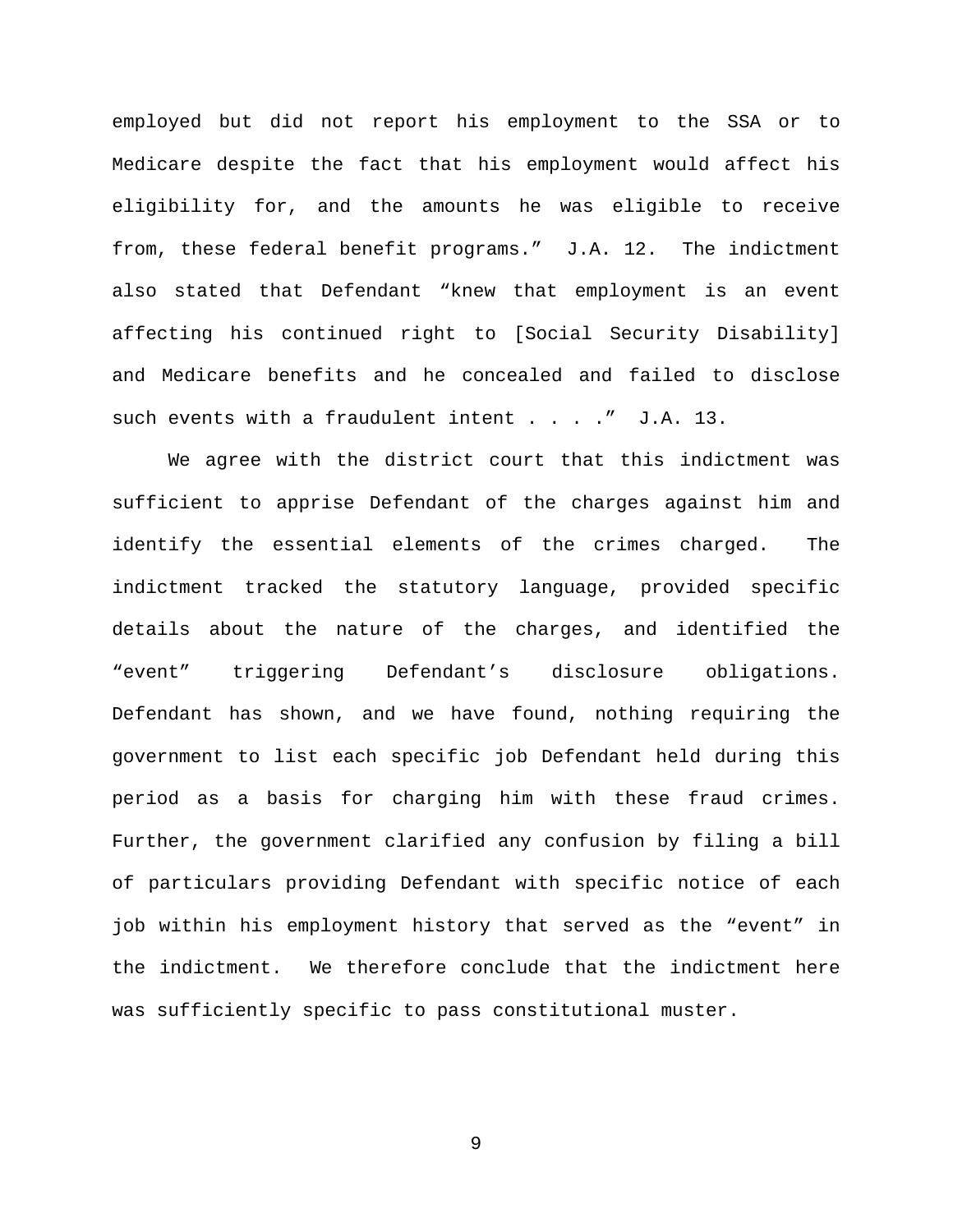Defendant also argues that the government failed to allege specific intent to defraud, an essential element of each crime, for all the counts in the indictment. We review this issue de novo. Woolfolk, 399 F.3d at 594.

Defendant rightly notes that every essential element of an offense must be charged. See Kingrea, 573 F.3d at 191. And intent to defraud is an element here. Fatally for Defendant's argument, however, his indictment charges it.

Specifically, in Count One, the government alleged that Defendant "did conceal and fail to disclose said events with intent to fraudulently secure payment in a greater amount than is due and when no payment is authorized; to wit, the defendant concealed and failed to disclose his employment and earnings to the Social Security Administration." J.A. 14. Similarly, in Count Two, the government alleged that Defendant "did conceal and fail to disclose said event with intent to fraudulently secure such payment and benefit . . . to wit, the defendant concealed and failed to disclose his employment and earnings to Medicare." J.A. 15.

The other portions of the indictment provide details and allege that Defendant knew he was required to report his employment, failed to do so, and received benefit payments and benefits during that time. In Count Three, the government

III.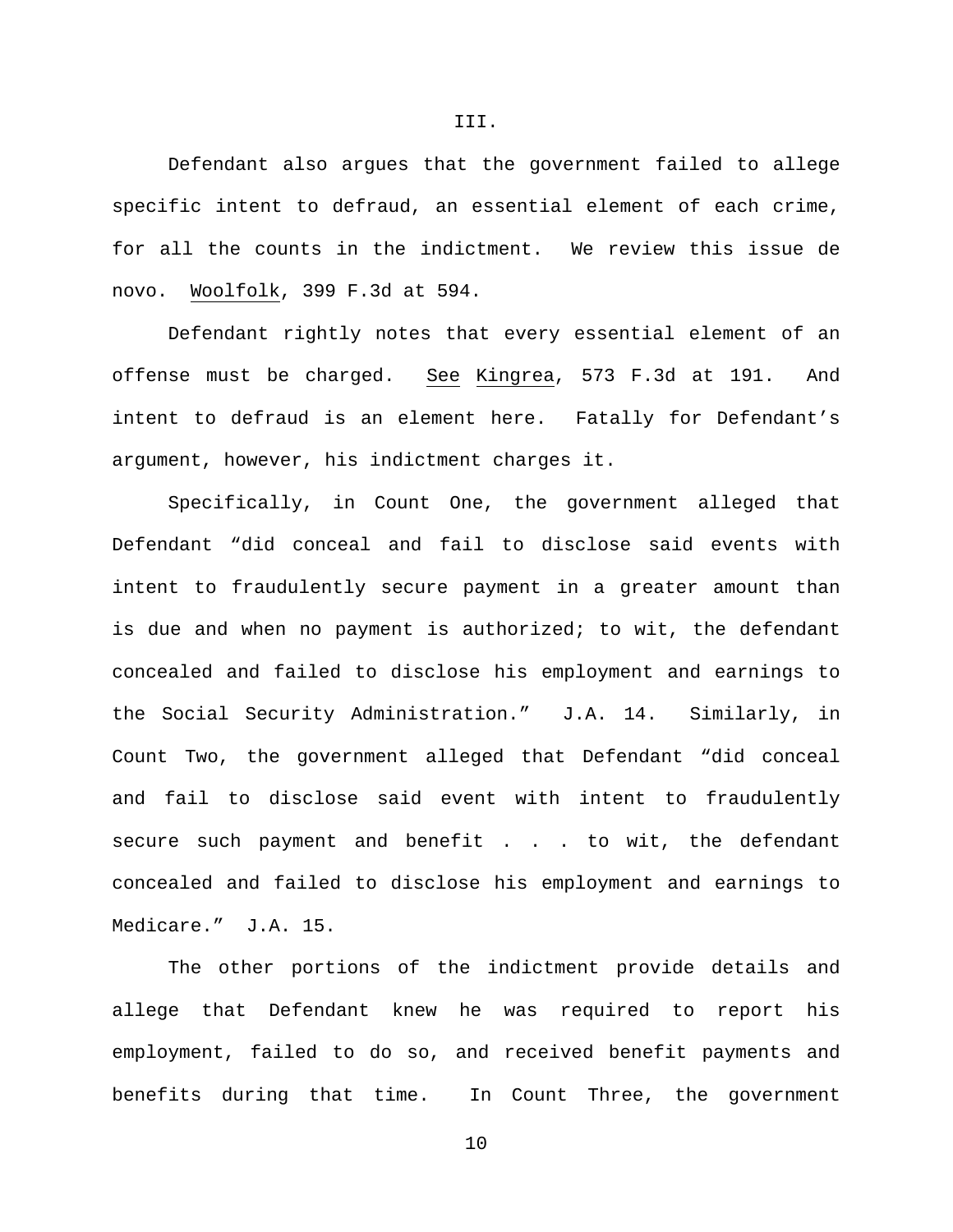directly charges that Defendant "did willfully execute and attempt to execute a scheme and artifice to defraud a federal health care benefit programs [sic], that is, Medicare, to obtain, by means of false and fraudulent pretenses, representations and promises, money and property owned by and under the custody and control of Medicare, . . . . " J.A. 16. These allegations plainly charge Defendant with the specific intent to defraud that is required for the pertinent crimes.

Defendant nevertheless presses that the indictment alleges only "passive non-disclosure of employment by a recipient of Social Security benefits" rather than affirmative concealment of material facts and that these allegations are insufficient to sustain the fraud charges. Appellant's Br. at 32. In support of this argument, he relies heavily on United States v. Phillips, 600 F.2d 535 (5th Cir. 1979). But Defendant's reliance on that case is misplaced—not least because Phillips is not about the sufficiency of an indictment, but is instead a challenge to the sufficiency of the evidence. There, the Fifth Circuit decided that the government had provided insufficient evidence of the defendant's fraudulent intent by failing to show that the defendant knew he was not entitled to benefits or adducing evidence of the defendant's "devious" behavior such that the jury could infer Phillips's fraudulent intent. Phillips, 600 F.2d at 538-40. Here, the relevant question is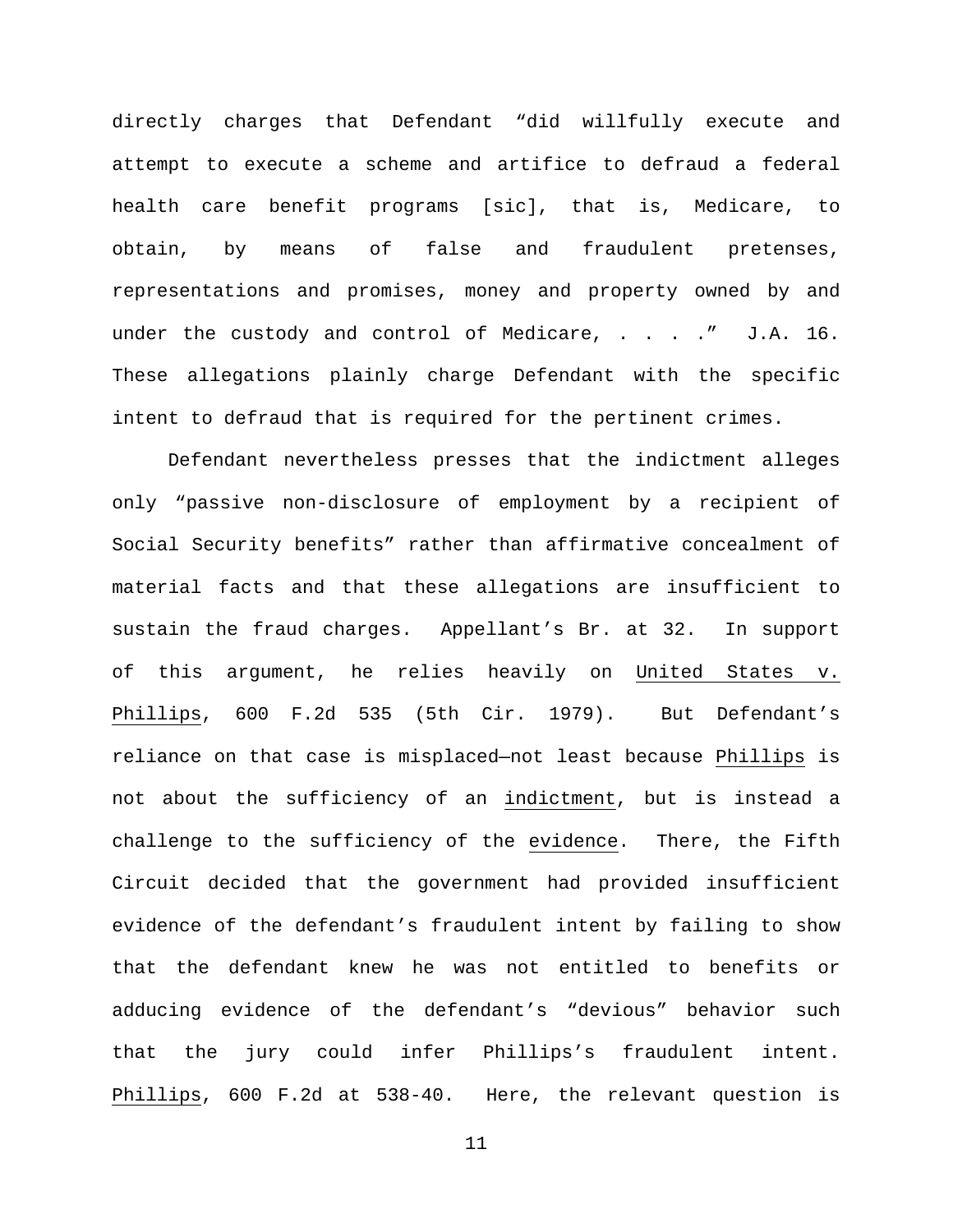whether the government charged that Defendant committed fraud by intentionally concealing his employment. Phillips has minimal application in the context of Defendant's challenge to his indictment.

In sum, the indictment charged the requisite intent. We, therefore, reject Defendant's argument that the government failed to allege specific intent to defraud.

### IV.

Defendant also argues that the district court erred in denying his motion to dismiss the indictment as time barred under the statute of limitations. We review this issue de novo because the district court's decision depended solely on a question of law. United States v. United Med. & Surgical Supply Corp., 989 F.2d 1390, 1398 (4th Cir. 1993).

It is undisputed that there is a five-year statute of limitations for the fraud offenses at issue here. See 18 U.S.C. § 3282(a) (setting forth general five-year statute of limitations for non-capital crimes). The Supreme Court has recognized that "'[s]tatutes of limitations normally begin to run when the crime is complete.'" Toussie v. United States, 397 U.S. 112, 115 (1970) (quoting Pendergast v. United States, 317 U.S. 412, 418 (1943)). "Criminal acts over an extended period, however, may be treated as a 'continuing offense' for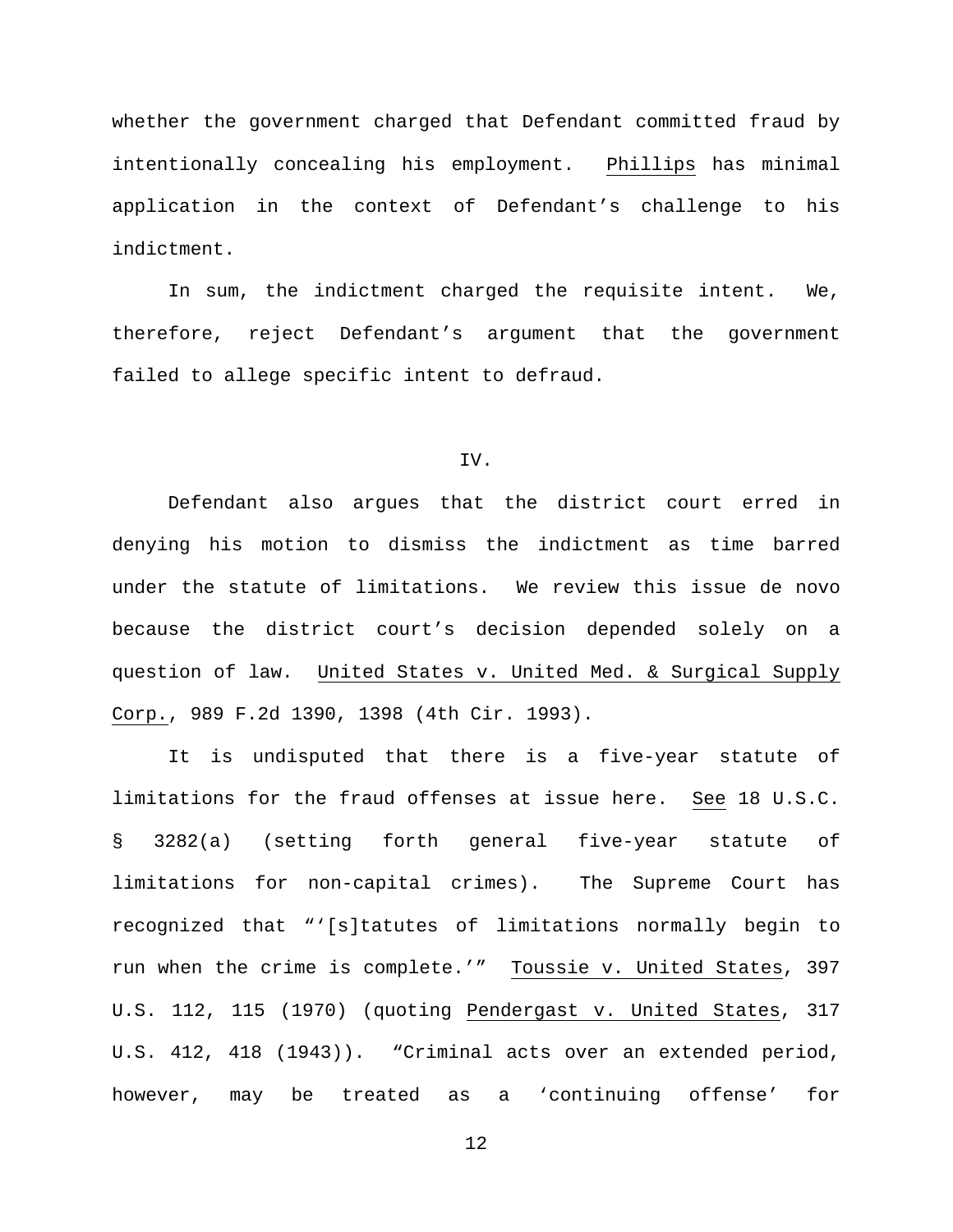limitations purposes when a criminal statute explicitly compels that result, or if 'the nature of the crime involved is such that Congress must assuredly have intended that it be treated as a continuing one.'" United States v. Smith, 373 F.3d 561, 563- 64 (4th Cir. 2004) (per curiam) (quoting Toussie, 397 U.S. at 115).

In this case, Defendant moved to dismiss the indictment, which was filed in March 2012, as time-barred because some of the charged conduct occurred before March 2007. The district court denied the motion and ruled that "here there is no limitations in this case . . . as to Counts 1 and 2, much of which charged is clearly within the five-year period, anyway, and as to those matters before, the doctrine of continuing offenses would apply with respect to any limitation issue." J.A. 85. The district court then issued a memorandum reiterating that the charged offenses were continuing offenses and that "the defendant's continued concealment constitutes a 'course of conduct' that affects his remaining rights going forward, and the course of conduct—failing to report—is that act which constitutes the violation." J.A. 131-33.

Defendant does not challenge the determination that these crimes are continuing offenses for statute of limitations purposes. See Appellant's Br. at 35 n.3 ("Perry accepts for the purposes of this discussion the district court's determination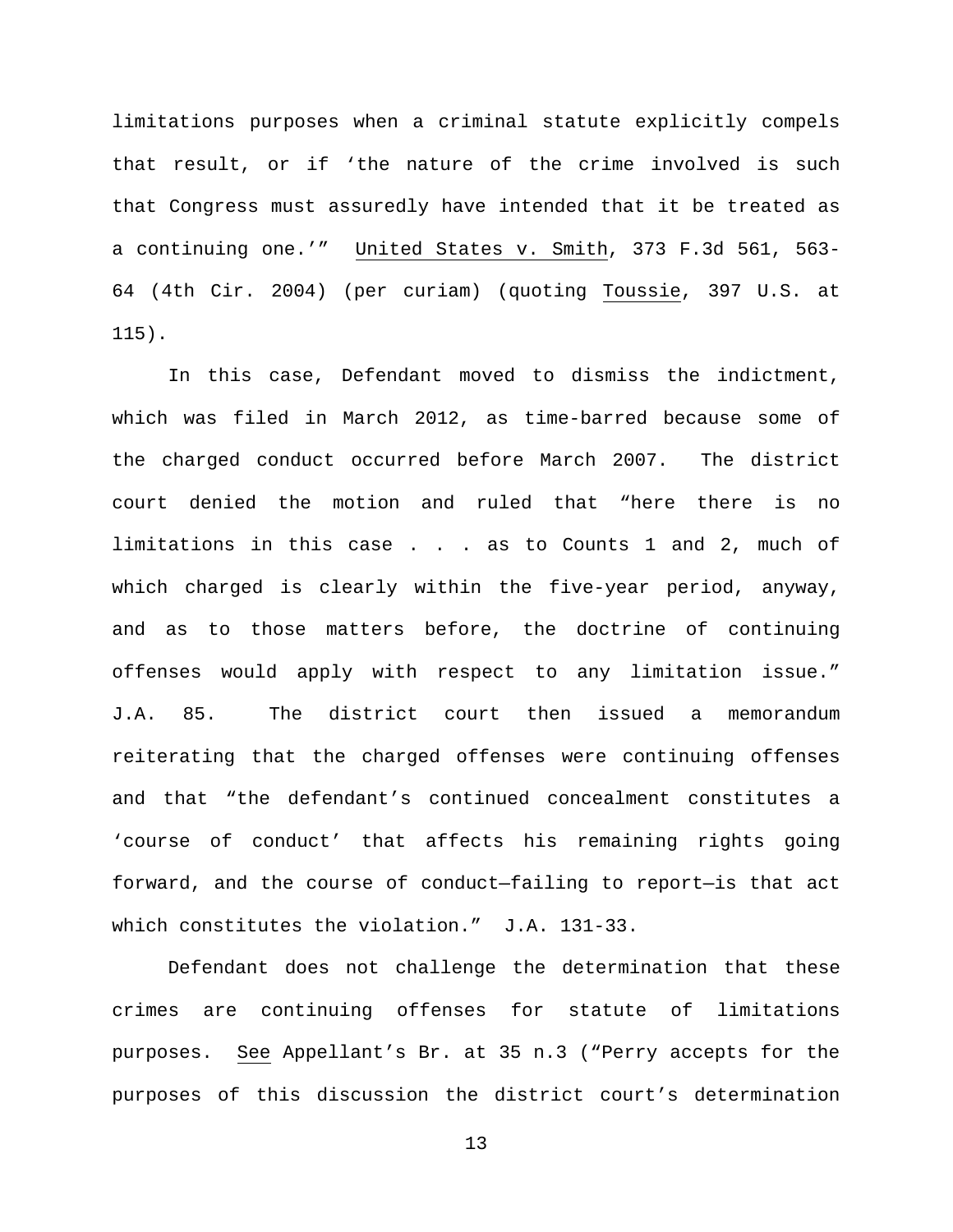that the charged offenses are continuing offenses."). Instead, Defendant contends, as he did in his post-trial Rule 29 motion, that the limitations period began to run not when the continuing offenses were complete, but instead in 1999 when the government knew of, or could have discovered, Defendant's non-disclosure.

Defendant has pointed to no binding precedent applying such a discovery rule in a case like this, nor have we found any. Instead, Defendant attempts to rely on a Fourth Circuit civil forfeiture case and some easily distinguishable out-of-circuit immigration offense cases. United States v. Kivanc, 714 F.3d 782, 789 (4th Cir. 2013) (involving civil forfeiture statute that states that the action must be commenced within "'five years after the time when the alleged offense was discovered[.]'" (emphasis added) (quoting 19 U.S.C. § 1621)); United States v. DiSantillo, 615 F.2d 128, 134-36 (3d Cir. 1980) (differentiating between the crime of entry through "regular immigration service procedures" and the crime of "being found in the United States when the alien did not enter . . . through an INS port of entry" and deeming "illegal entry through a recognized INS port" crime not a continuing offense); United States v. Gomez, 38 F.3d 1031, 1037-38 (8th Cir. 1994) (deeming crime of being "found in" the United States under 8 U.S.C. § 1326 a continuing offense). Aside from the fact that this case involves a clearly different statute of limitations from the one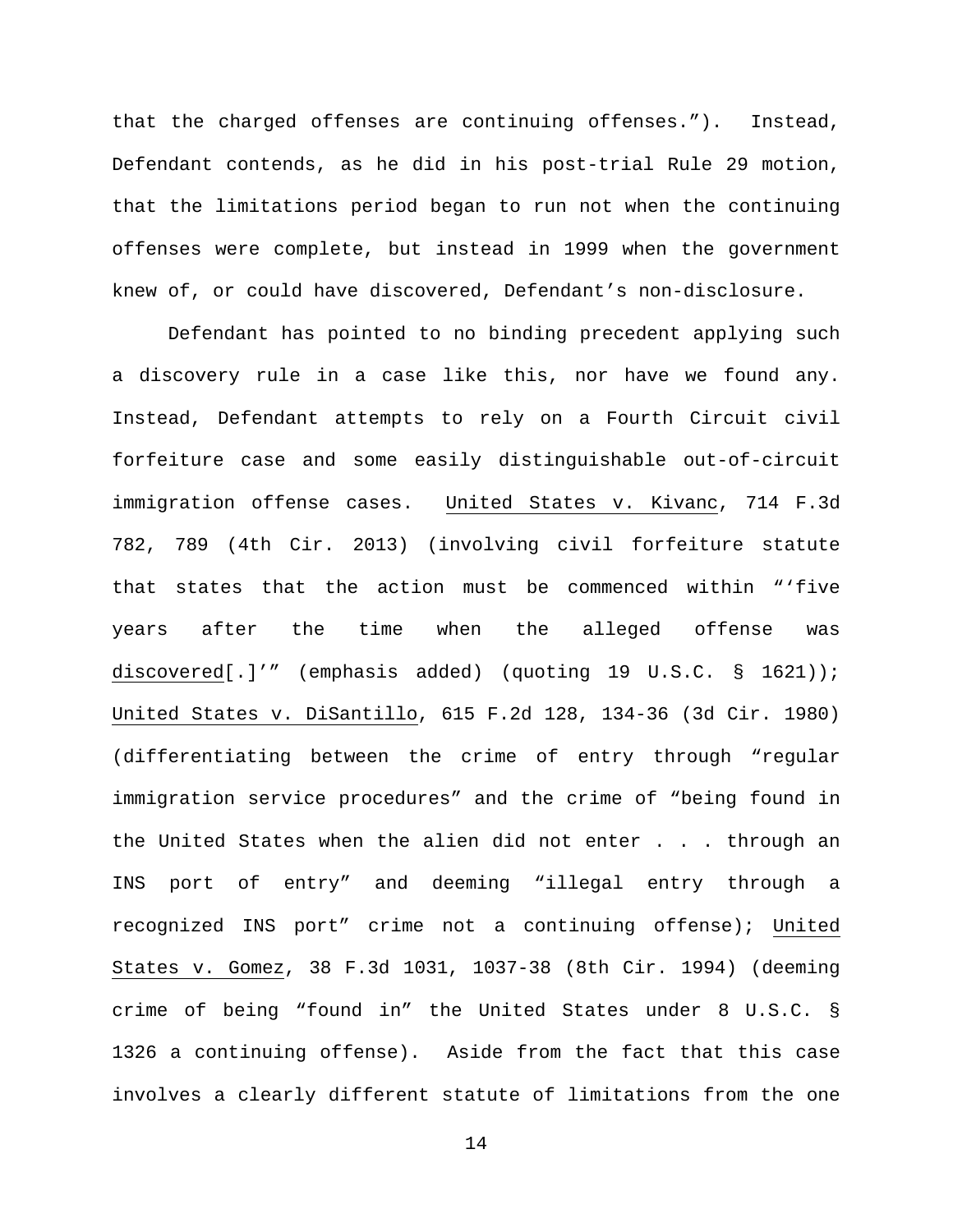analyzed in Kivanc, both DiSantillo and Gomez focused on the government's ability to discover a defendant's entry to the United States as the basis to distinguish illegal reentry violations under 8 U.S.C. § 1326 and determine whether those violations are continuing offenses. We refuse to shoehorn these round pegs into the square hole that is this case and, accordingly, reject Defendant's argument.

V.

Defendant challenges the sufficiency of the indictment on Count Three. The parties disagree about the appropriate standard of review, with Defendant arguing for de novo and the government arguing for plain error. We need not resolve this dispute because Defendant cannot prevail, even under the de novo standard.

Count Three charged Defendant with violating 18 U.S.C. § 1347. That statute penalizes health care fraud, which is committed by anyone who

knowingly and willfully executes, or attempts to execute, a scheme or artifice-- (1) to defraud any health care benefit program; or (2) to obtain, by means of false or fraudulent pretenses,<br>representations, or promises, any of the money or or promises, any of the money or property owned by, or under the custody or control of, any health care benefit program, . . . .

18 U.S.C. § 1347(a). As with Counts One and Two, the indictment tracked the language of the statute and directly alleged that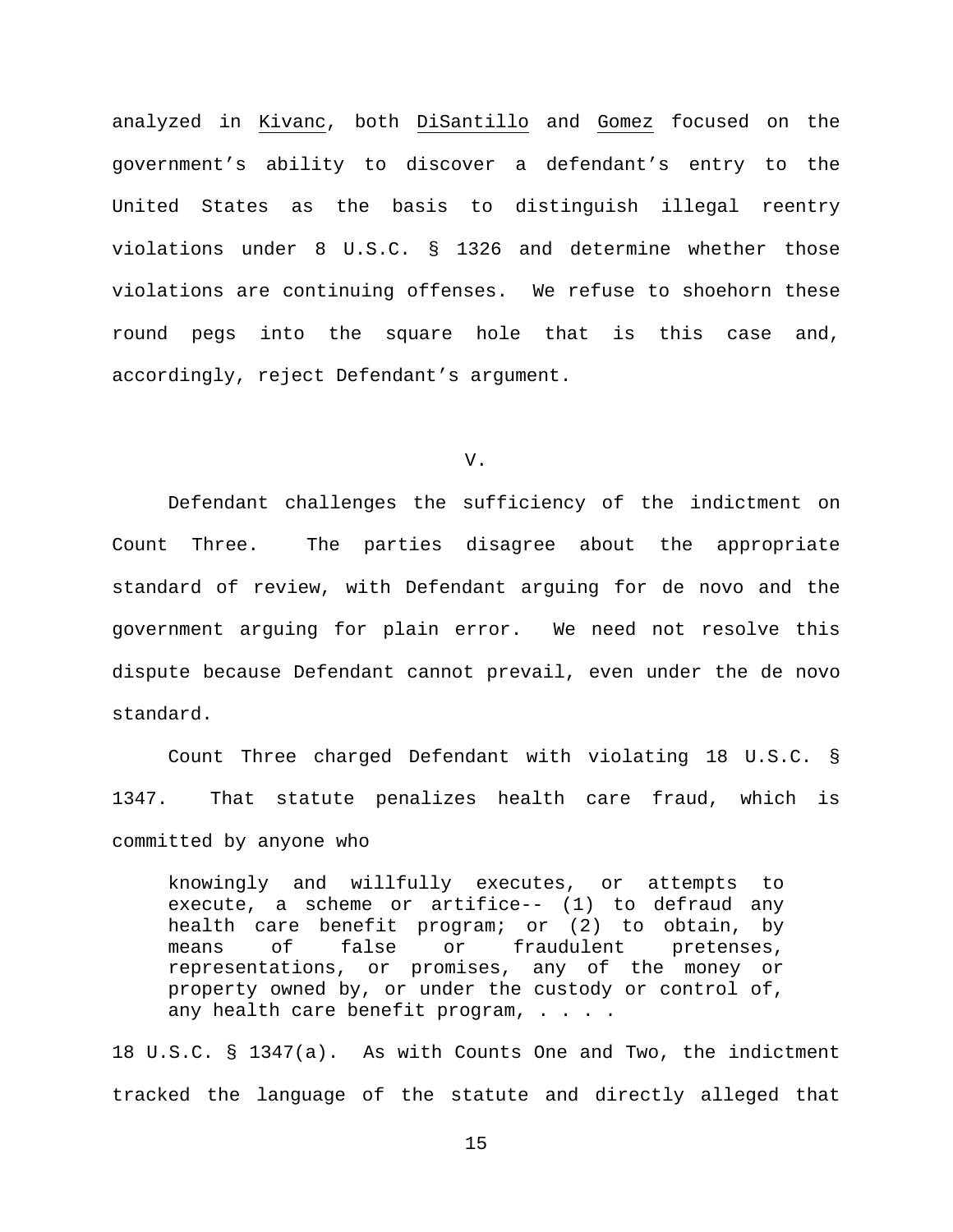Defendant "execute[d] a scheme and artifice to defraud . . . Medicare[.]" J.A. 16.

The government premised its theory regarding Defendant's "scheme and artifice to defraud" on three particular allegations: 1) Defendant was employed at "the Social Security Administration, Hertz Corporation, L&J Cleaning, Macy's . . . and other businesses while he was receiving [Social Security Disability] and Medicare benefits[;]" 2) Defendant "personally profited from the scheme to defraud Medicare by obtaining prescription drugs and not having to pay for the drugs and/or make a co-payment[;]" and 3) Defendant "made false statements in documents regarding his employment." J.A. 16. Throughout the indictment, the government alleged that Defendant "concealed and failed to disclose" his employment while continuing to accept benefits and payment. J.A. 12-17. Also, the government alleged that Defendant applied for and received the Low Income Subsidy to assist him in paying for his prescription drugs, in addition to his Medicare Part D prescription drug benefits. It further alleged that in his LIS application, despite being employed at the time, Defendant stated that "I expect no earnings this year." J.A. 12. Defendant points to nothing requiring the government to provide further factual allegations in the indictment to support the alleged scheme and artifice to defraud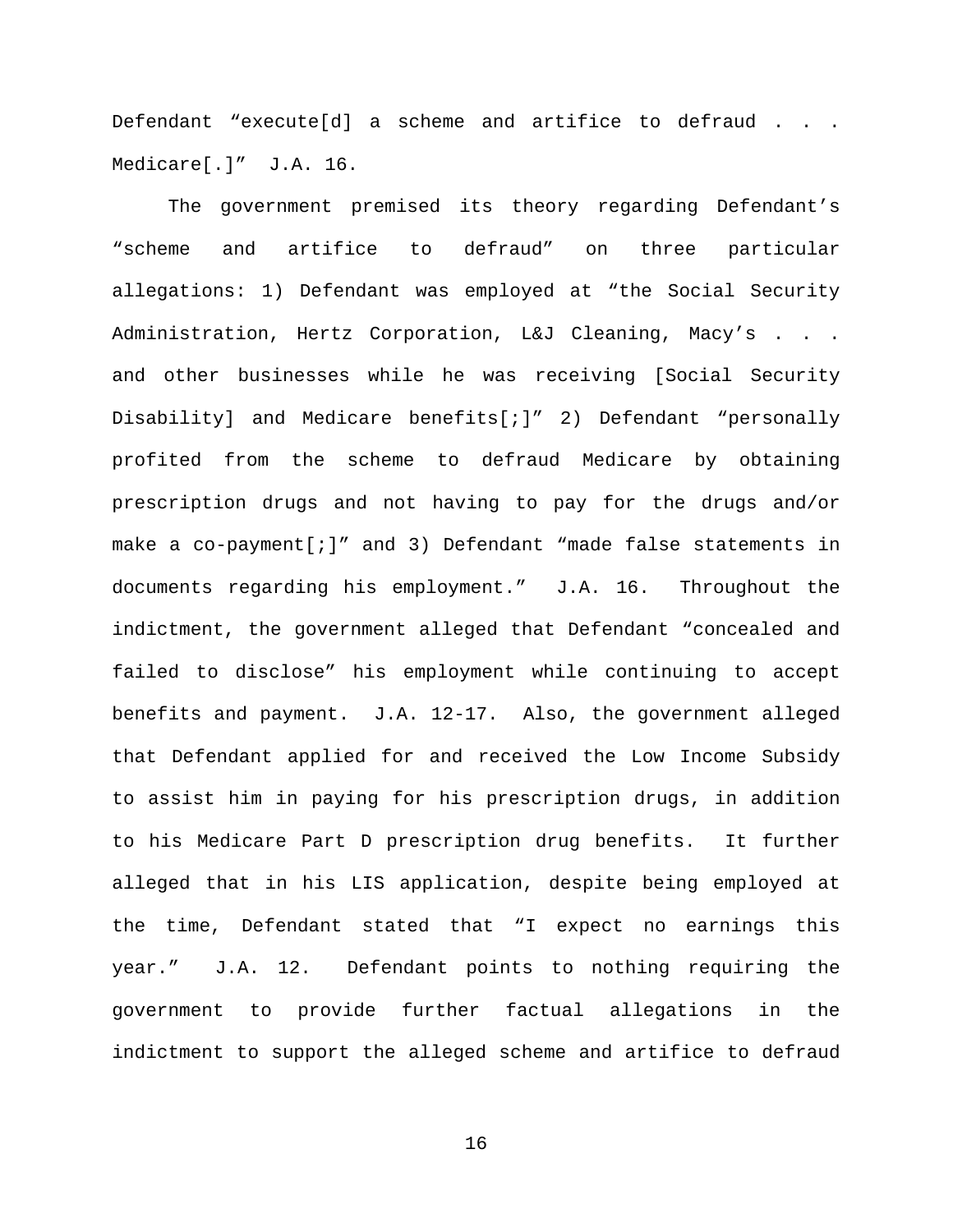in Count Three. And we find nothing. Accordingly, we reject this argument.

### VI.

Finally, Defendant challenges the sufficiency of the government's evidence on his healthcare fraud conviction. The standard for reversing a jury verdict of guilty is a high one: the Court does so only "where the prosecution's failure is clear." United States v. Foster, 507 F.3d 233, 244–45 (4th Cir. 2007) (quotation marks omitted). That is because "the appellate function is not to determine whether the reviewing court is convinced of guilt beyond reasonable doubt, but, viewing the evidence and the reasonable inferences to be drawn therefrom in the light most favorable to the Government, 'whether the evidence adduced at trial could support any rational determination of guilty beyond a reasonable doubt.'" United States v. Burgos, 94 F.3d 849, 863 (4th Cir. 1996) (en banc) (quoting United States v. Powell, 469 U.S. 57, 67 (1984)). The "jury's verdict must be upheld on appeal if there is substantial evidence in the record to support it," where substantial evidence is "evidence that a reasonable finder of fact could accept as adequate and sufficient to support a conclusion of a defendant's guilt beyond a reasonable doubt." United States v.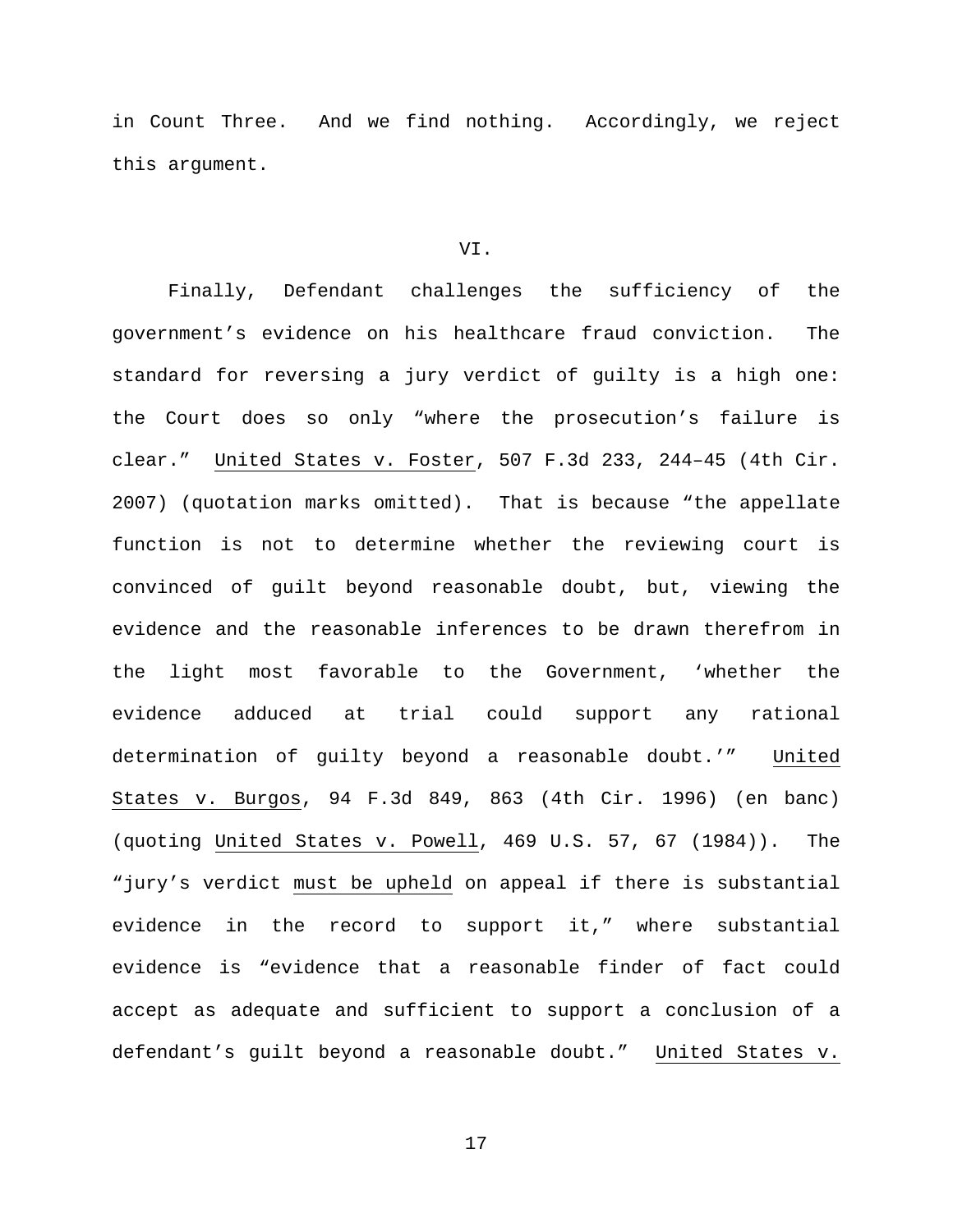Young, 609 F.3d 348, 355 (4th Cir. 2010) (quotation marks omitted).

To convict Defendant for healthcare fraud, the government must prove that he "knowingly and willfully execute[d] . . . a scheme or artifice-- (1) to defraud any health care benefit program; or (2) to obtain, by means of false or fraudulent pretenses, representations, or promises, any of the money or property owned by . . . any health care benefit program . . . ." 18 U.S.C. § 1347(a). See also Kivanc, 714 F.3d at 795 (same). "[T]he specific intent to defraud may be inferred from the totality of the circumstances and need not be proven by direct evidence." United States v. McLean, 715 F.3d 129, 138 (4th Cir. 2013) (quotation marks omitted).

In considering whether there existed a scheme to defraud, we must look to the "common-law understanding of fraud[,]" which we have interpreted to include "acts taken to conceal, create a false impression, mislead, or otherwise deceive in order to 'prevent[] the other [party] from acquiring material information.'" United States v. Colton, 231 F.3d 890, 898 (4th Cir. 2000) (quoting Restatement (Second) of Torts § 550 (1977)) (interpreting the scope of a scheme or artifice to defraud under 18 U.S.C. § 1344, the bank fraud statute); see also United States v. Beverly, 284 F. App'x 36, 39 (4th Cir. 2008) (unpublished but orally argued) (per curiam) (interpreting the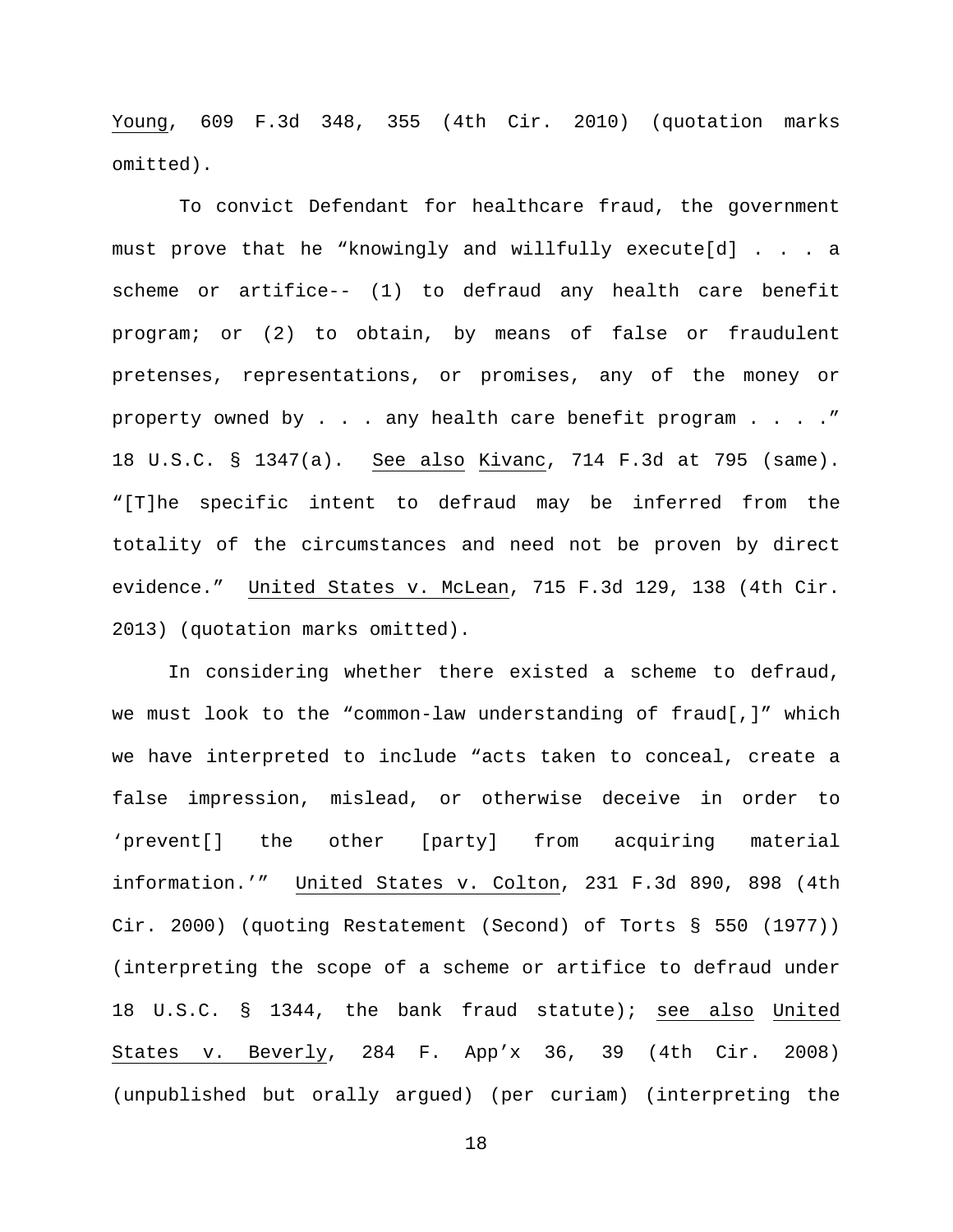scope of a scheme or artifice to defraud under 18 U.S.C. § 1347, the health care fraud statute).

"Although silence as to a material fact (nondisclosure), without an independent disclosure duty, usually does not give rise to an action for fraud, suppression of the truth with the intent to deceive (concealment) does." Colton, 231 F.3d at 899. Almost surely for this reason, the Eighth Circuit upheld a health care fraud guilty verdict in United States v. Phythian, 529 F.3d 807 (8th Cir. 2008). In that case, which we find illuminating, the government's evidence showed that the defendant had worked, that SSA had advised the defendant of her duty to report any work, and that the defendant nevertheless failed to report her work while continuing to receive benefits. Based on these facts, the Eighth Circuit held that "[r]eviewing the evidence in the light most favorable to the verdict, a reasonable jury could readily find [that Defendant] Phythian violated § 408a(4)." Id. at 812.

Here, the jury had notably more evidence to support its verdict than did the jury in Phythian. Specifically, the government's evidence showed that Defendant knew he had a duty to report any employment to SSA. Indeed, in his application for benefits that reflected, Defendant agreed to "promptly notify Social Security if my medical condition improves so that I would be able to work . . . [or] I go to work whether as an employee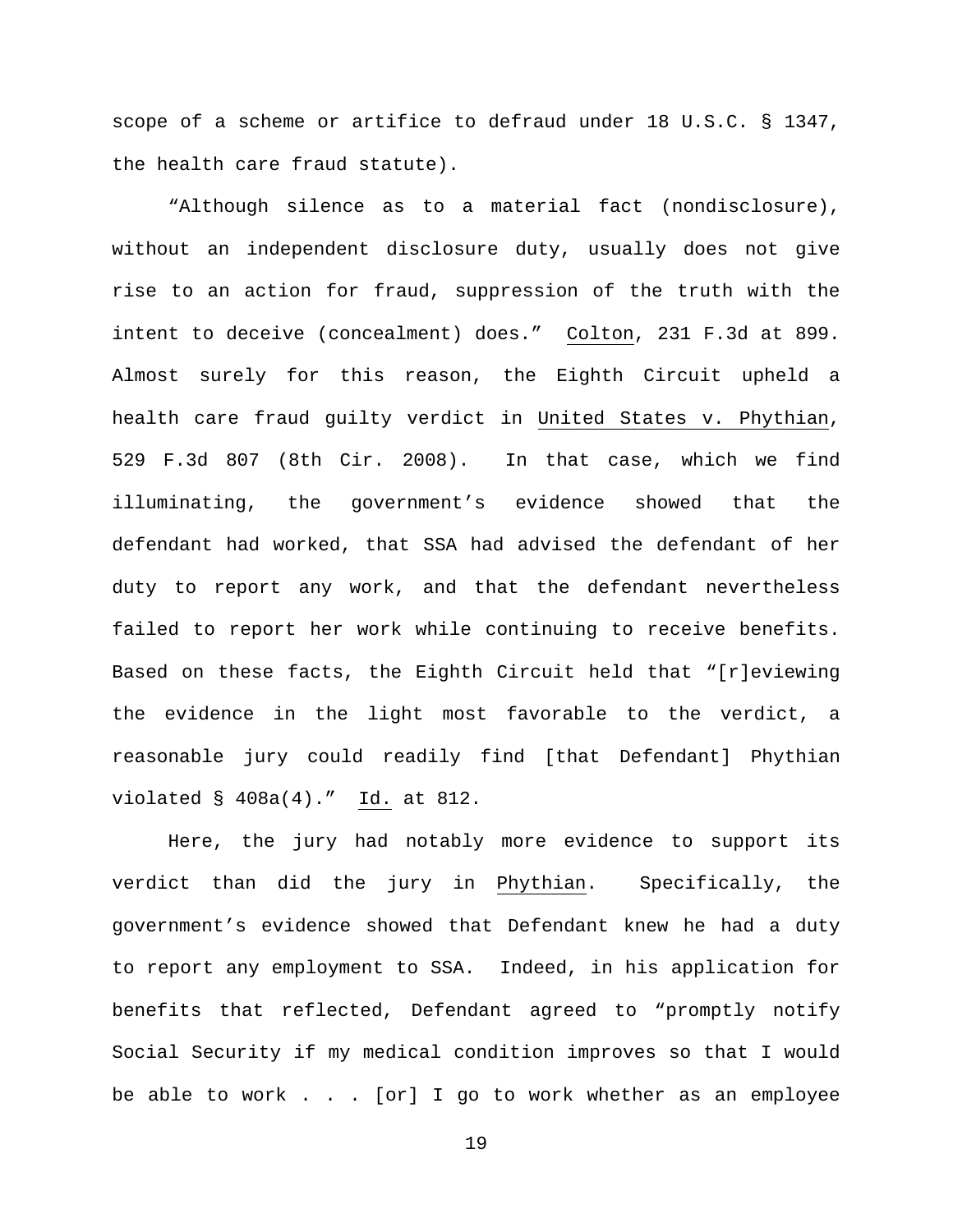or a self-employed person." J.A. 453-54. See also, e.g., J.A. 630 (reflecting that SSA's letter to Defendant explicitly stated that "if you have applied for or are receiving Social Security benefits, you are responsible for immediately notifying your local Social Security Office of your employment because your income may affect your benefits").

The government showed the materiality of Defendant's employment status as it related to his Social Security benefits i.e., that Defendant's benefits would have been affected and likely terminated had he informed SSA about his employment. Further, the government presented evidence that Defendant's job with the SSA as benefits technical examiner included training on the receipt and termination of benefits, including that benefits may be reduced, suspended, or terminated upon employment and receipt of income.

At trial, Defendant's SSA supervisor agreed that Defendant worked on cases involving people who were working and receiving disability payments. J.A. 738. And the government sent Defendant several documents requesting employment information and reiterating Defendant's disclosure obligations in 1999, 2006, and 2008, but Defendant failed to disclose any of his employment until returning a work activity report in July 2008. This report corroborated the fact that Defendant had been employed while receiving benefits and supported SSA's decision